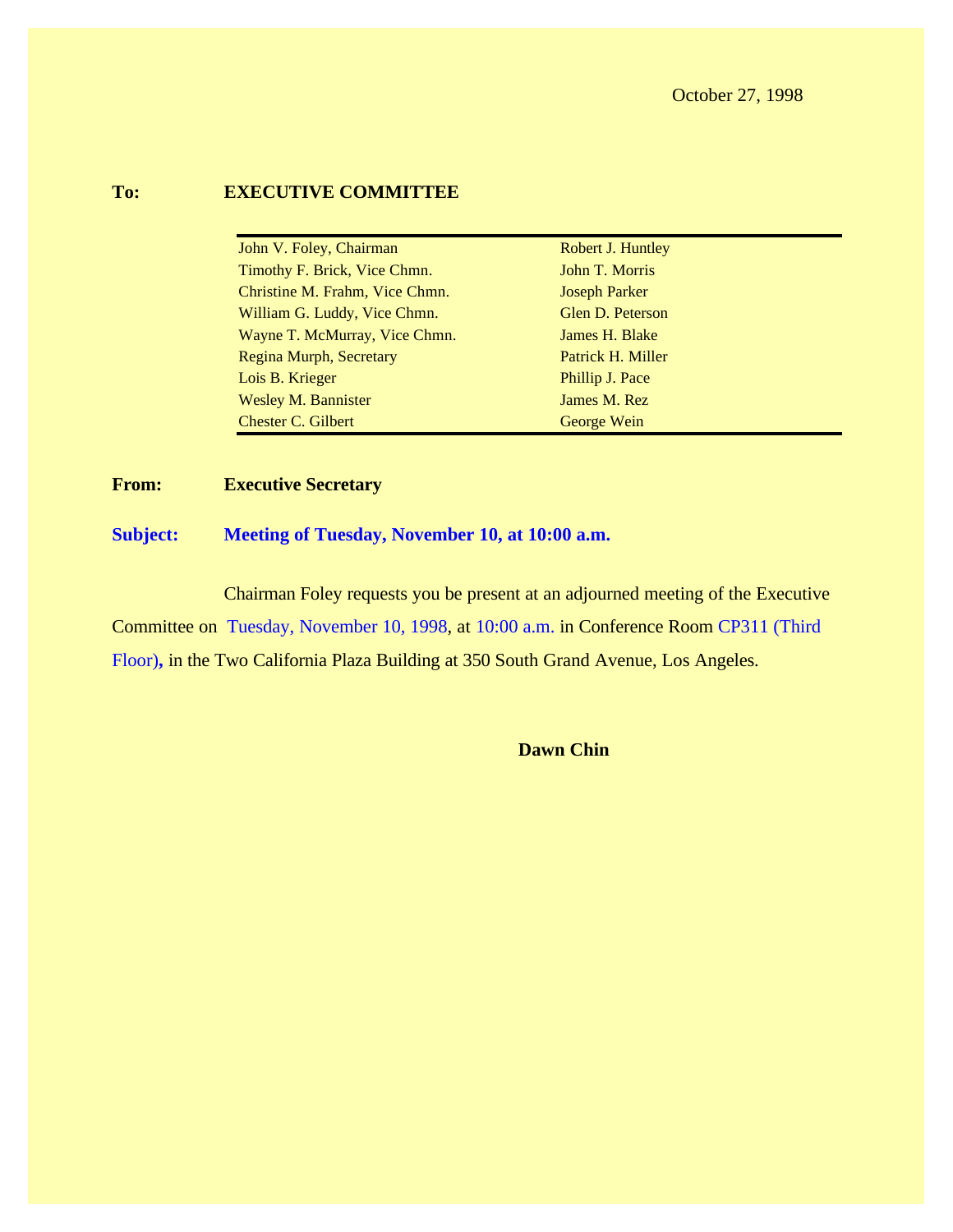# **AGENDA**

### **ADJOURNED EXECUTIVE COMMITTEE MEETING WITH BOARD OF DIRECTORS\***

## **November 10, 1998**

#### **10:00 AM**

| Two California Plaza | Room 311. Third Floor | 350 South Grand Avenue | Los Angeles, CA 90071 |
|----------------------|-----------------------|------------------------|-----------------------|
|----------------------|-----------------------|------------------------|-----------------------|

**\*The Metropolitan Water District's Executive Committee meeting is noticed as a joint committee meeting with the Board of Directors for the purpose of compliance with the Brown Act. Members of the Board who are not assigned to the Executive Committee may attend and participate as members of the Board, whether or not a quorum of the Board is present. In order to preserve the function of the committee as advisory to the Board, members of the Board who are not assigned to the Executive Committee will not vote on matters before the Executive Committee.**

- **1. ADDITIONS TO THE AGENDA** (As required by Gov. Code, § 54954.2(b).)
- **2. OPPORTUNITY FOR MEMBERS OF THE PUBLIC TO ADDRESS THE COMMITTEE ON MATTERS WITHIN THE COMMITTEE'S JURISDICTION** (As required by Gov. Code, § 54954.3(a).)

#### **3. ACTIVITY REPORTS OF COMMITTEES AND RESOLUTION OF CONFLICTS**

#### **4. CONSENT CALENDAR ITEMS - ACTION**

- 7-8 Authorize payment of \$13,420 to the Association of California Water Agencies for 1999 membership dues. (Exec.--Action)
- 7-9 Amend specified sections of the Administrative Code to conform with pertinent laws. (Exec.--Action)